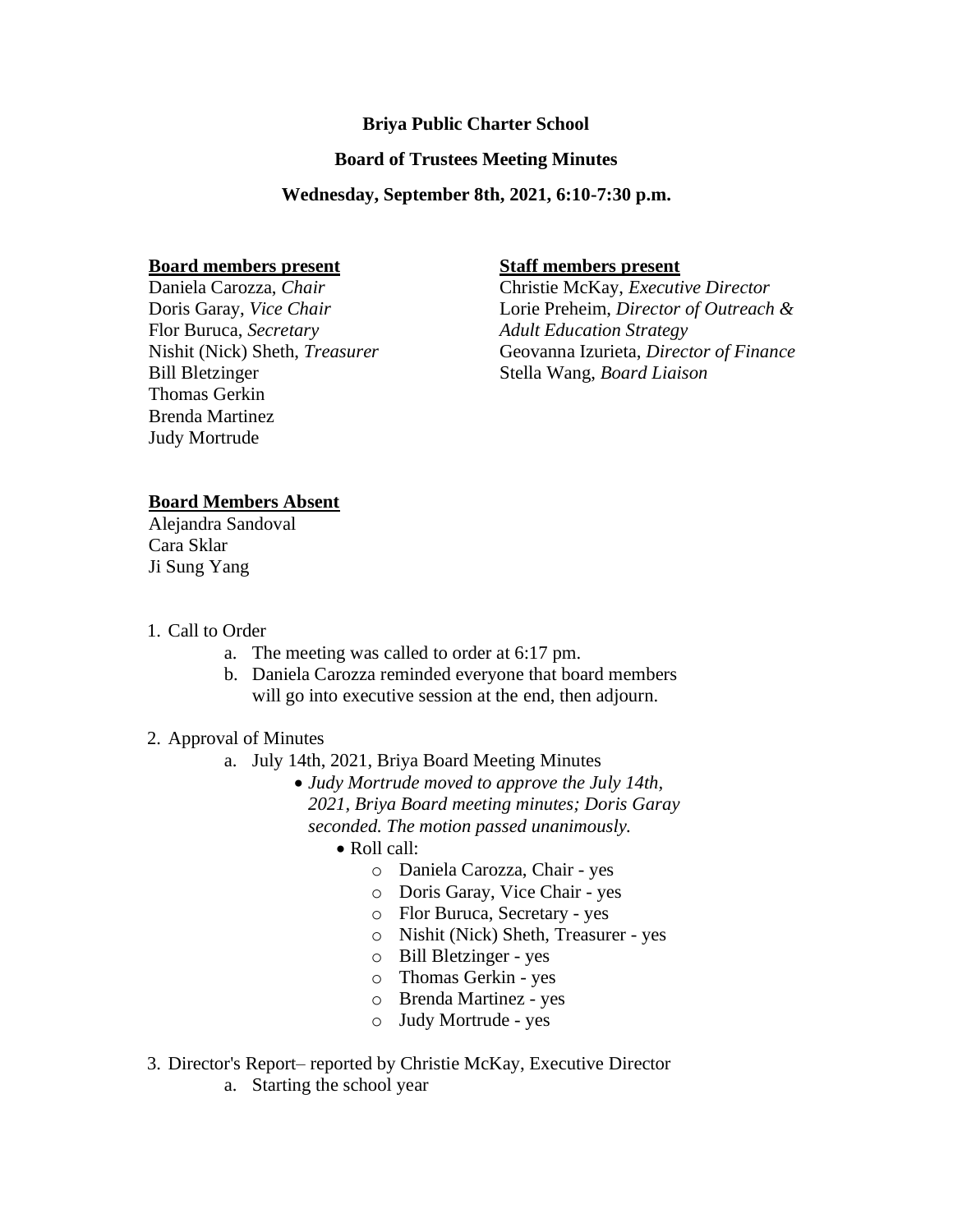- Christie gave an update on the first two weeks of Briya's school year, including the start of the 2gen program, CDA program, and Briya's health and safety protocols and attendance.
- This year Briya is having infants, toddlers, adults, and pre-K students coming on site 2-3 times per week. Classes began last Monday.
- Briya is happy to be able to provide Chromebooks for every adult student.
- Briya continues to prioritize health and safety. During the second week Briya saw a significant reduction in attendance. This is because:
	- 1. There are parents who cannot come on site because their kids have been sent home from school and have to quarantine.
	- 2. If students have one symptom on the list of symptoms, they cannot come on site (even if they are vaccinated).
- Briya's CDA night program began on 9/7 and almost every student showed up on the first day.
- Flor Buruca shared that she has been a little nervous for the beginning of the school year. It is difficult for her because she cannot spend time with her daughter in the classroom.
- Briya will not have family time together this year to avoid large groups in close proximity. Briya hopes to be able to do more as the year goes on, especially as more students are vaccinated.
- Briya reached our goal of 100% vaccination rate for staff, which is a big milestone. Briya is not yet allowed to mandate vaccines for students; only the mayor can make that decision.
- This year is in some ways more challenging than last year. The hybrid model this year is like having two different schools going at the same time, on top of all the health and safety regulations.
- Briya has contracted with Mary's Center to provide COVID testing at each site once per week.
- The recording momentarily stopped because of connectivity issues, and restarted after a few seconds.
- The city recommends schools test 10-20% of unvaccinated students every week. Briya is testing 100% of pre-K students (because they cannot be vaccinated) and 10-20% of unvaccinated adult students every week.
- b. Dr. Christina Grant, State Superintendent visit
	- Dr. Christina Grant, the State Superintendent of Education, visited Briya in August. She met with students and toured the Fort Totten building.
- c. Goals
	- Christie shared her attached strategic goals for 2021-22 from her performance review.
- d. Outdoor learning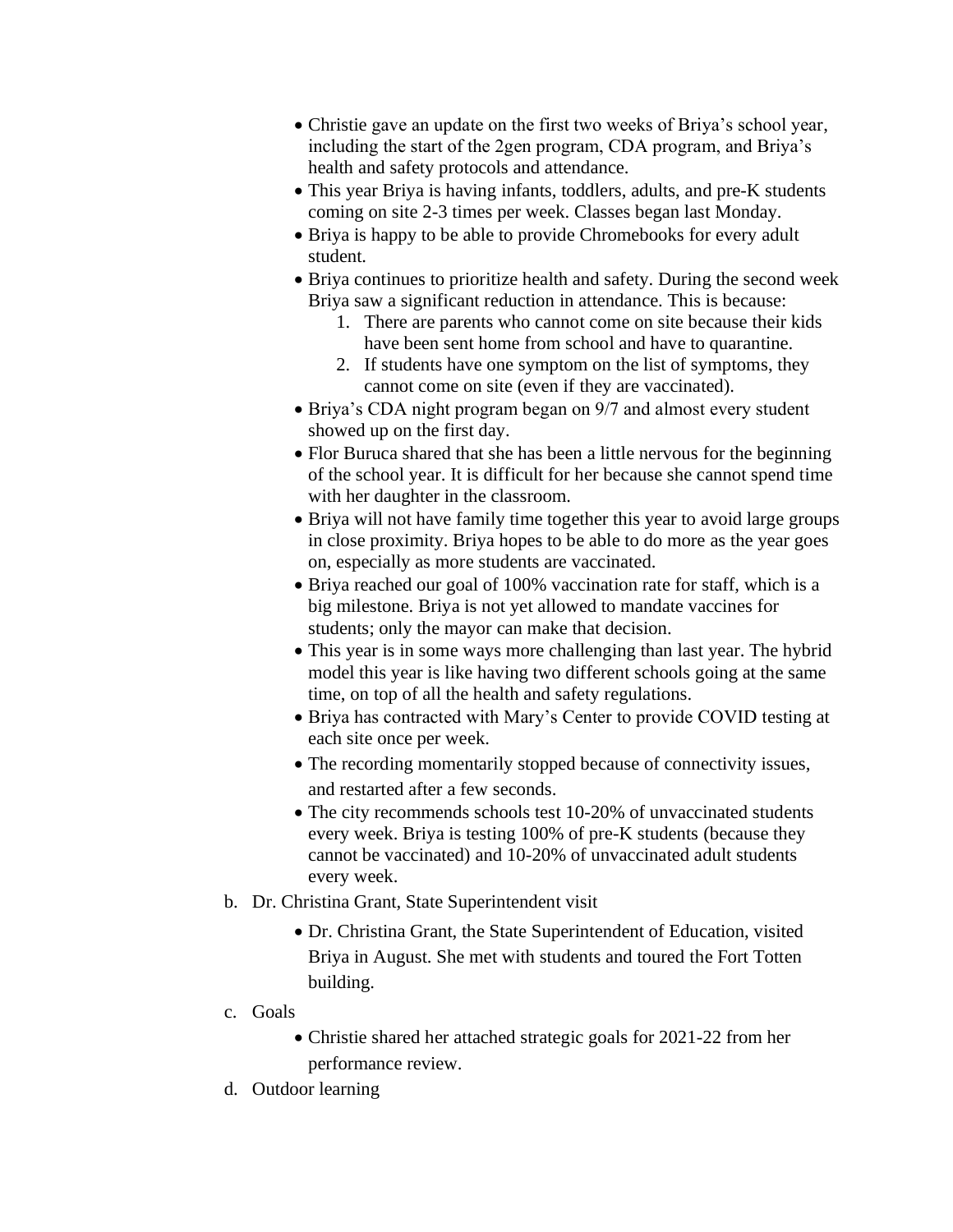- Christie played the new outdoor learning video that Briya created.
- Early Childhood students will be outside as much as possible this year. Students will be indoors for naptime. This is Briya's second year offering outdoor learning, so we are expanding our outdoor classroom and have some beautiful outdoor spaces. Children on the autism spectrum have done so much better learning outdoors.
- Briya has always had a dream of more integrated outdoor learning, but did not expect to jump into it 100% so quickly last year. This year there will be 70-80% learning outdoors.
- Briya has added an additional aide in pre-K classrooms to help with the physical labor of bringing materials outside.
- Geovanna Izurieta shared that this is the only program she knows of in the city that provided outdoor learning last year which is very special, particularly in an urban environment with limited outdoor space.
- 4. Development Committee– reported by Christie McKay, Executive Director
	- a. The development committee presented the officer slate:
		- Chair Daniela Grigioni-Carozza
		- Vice Chair Doris Garay
		- Treasurer Bill Bletzinger (Nishit Sheth is completing his six-year term this fall.)
		- Secretary Flor Buruca
	- *b. Doris Garay moved to approve the officer slate. Thomas Gerkin seconded. The motion passed unanimously.*
		- Roll call:
			- o Daniela Carozza, Chair *-* yes
			- o Doris Garay, Vice Chair *-* yes
			- o Flor Buruca, Secretary *-* yes
			- o Nishit (Nick) Sheth, Treasurer *-* yes
			- o Bill Bletzinger yes
			- o Thomas Gerkin yes
			- o Brenda Martinez yes
			- o Judy Mortrude yes
	- a. Conflict of Interest and Confidentiality Forms
		- These are annual forms required for all board members to sign.
		- Board members should read, fill out, and send signed forms to Stella by September 15<sup>th</sup>.
	- b. Completion of board member goals
		- Each board member should send two to three goals to Stella.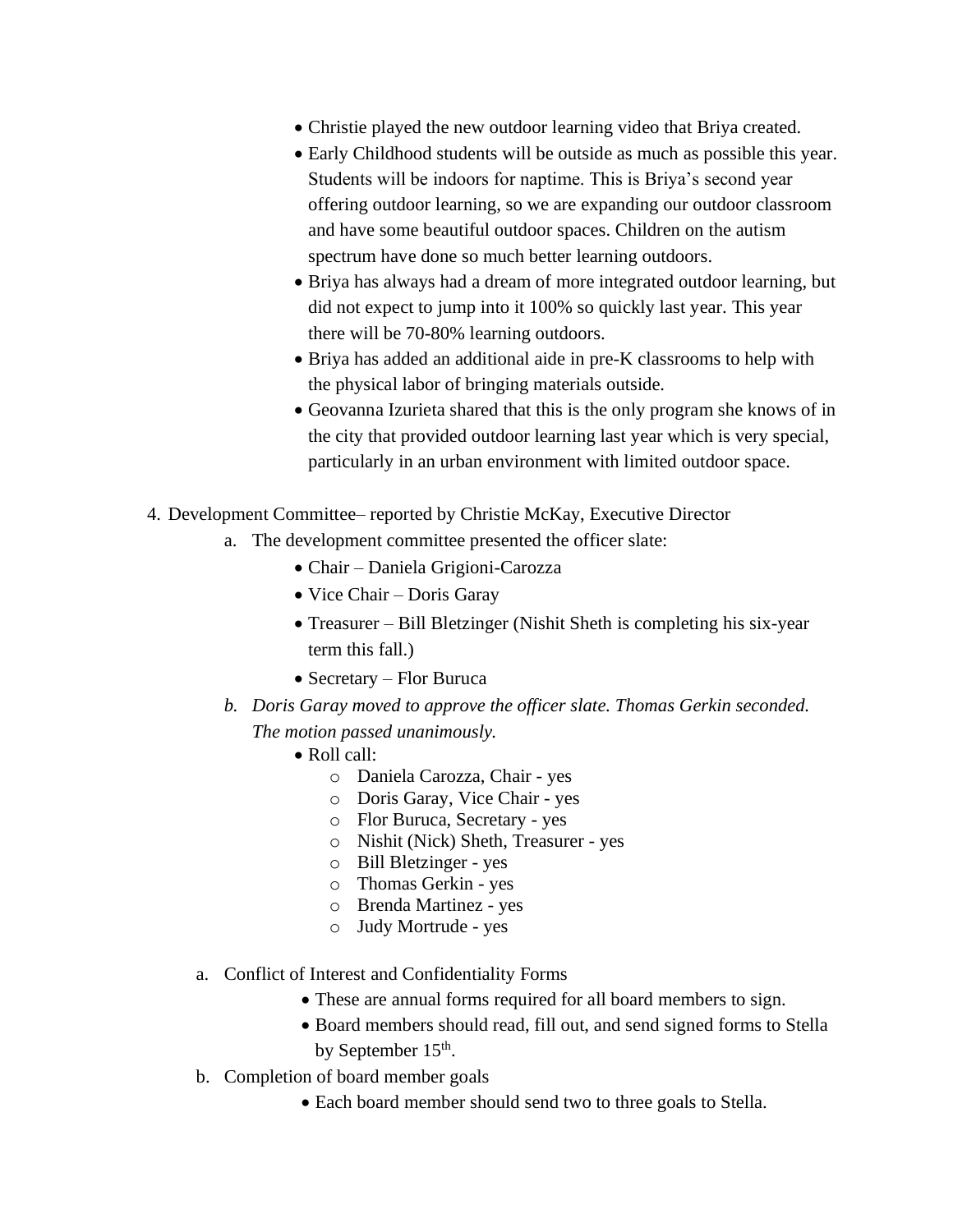- Examples include participating in a graduation ceremony, helping out with testimonies at city council, etc. There are many different ways board members can provide additional support for Briya.
- c. Board Equity Affirmation Statement
	- Thomas Gerkin and Bill Bletzinger put together a first draft of the equity statement from the board in support of Briya's equity initiatives. The new statement has feedback and edits incorporated since the July meeting.
	- Christie asked that if members are in agreement and affirm the statement, to please raise their hand.
	- Everyone raised their hand.
	- The statement will be shared with Briya staff in the October all-staff meeting.
	- This year Briya staff participated in three different trainings about interrupting bias. Briya is considering working with the same training consultant to create school-wide equity goals.
- 5. Finance Committee
	- a. June 2021 financial reports presented by Geovanna Izurieta, Director of Finance
		- Geovanna shared that this is very close to being the final financial statements from last year.
		- Executive summary
			- 1. Briya had a net income of 2.4 million dollars, 2.7 million dollars above budget. This is 1 million dollars over what Briya presented in the May financial statement.
		- Main highlights
			- 1. Briya received additional actual income for per-pupil funding of 575k.
			- 2. Briya had 150k more in private donations than budgeted.
			- 3. And approximately 900k of unrealized gains.
			- 4. Briya had extra revenue/expenses with this ChildCare passthrough grant from Mary's Center.
		- Main reasons for additional revenue this year:
			- 1. Briya was able to save on expenses.
			- 2. Personnel savings of 600k from a very conservative approach of budgeting for staffing costs and contingencies funds that were not used.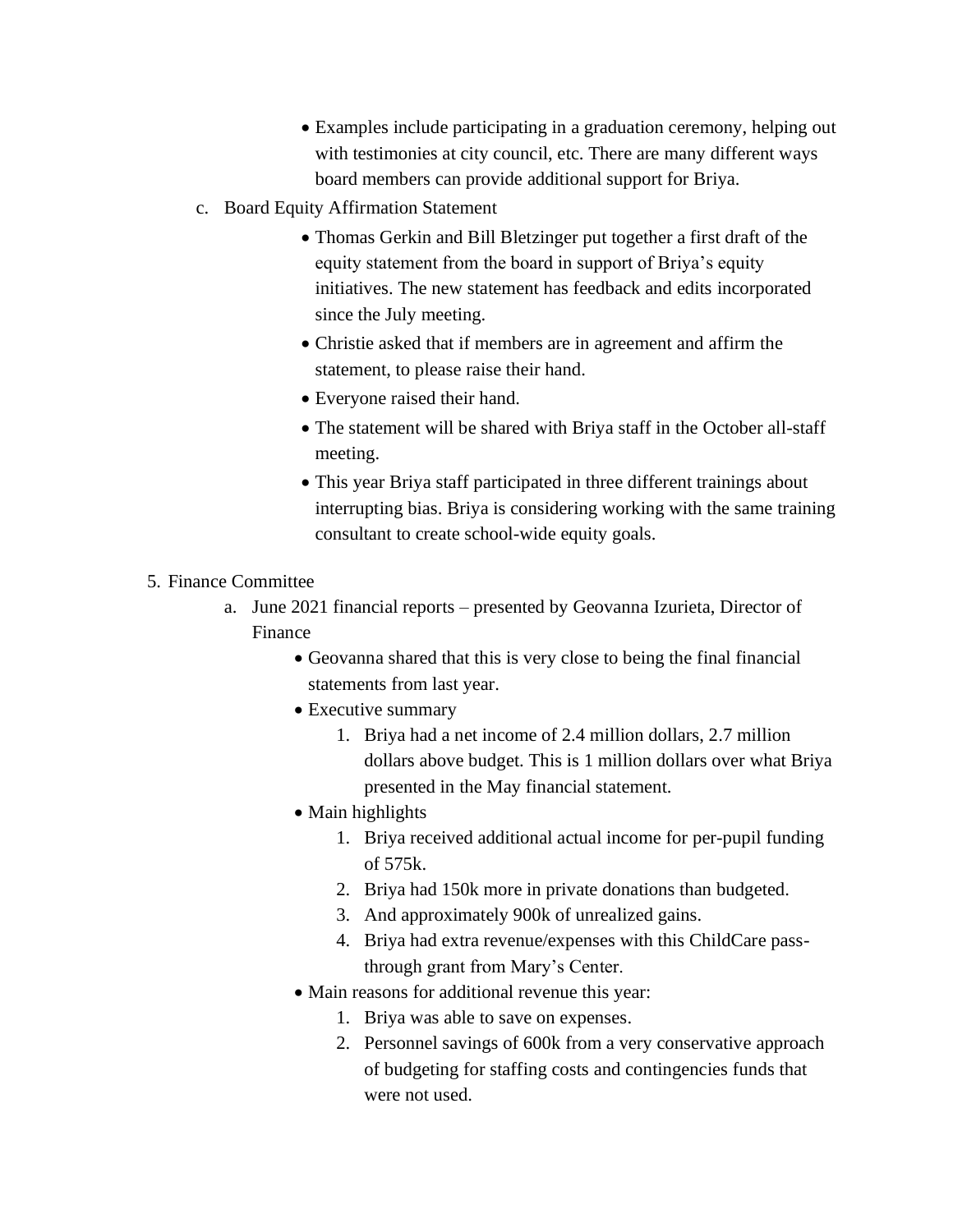- 3. Briya had delays in hiring timelines for the MA program and the positions were not filled until later in the year.
- 4. Briya also had hiring efficiencies. Some positions were filled by staff who took on additional responsibilities, so no new positions were added.
- 5. Briya had savings in volunteer hiring fees. Briya did not hire additional volunteers. Instead, Briya hired the volunteers from the prior year as staff members who could support the school with an extra year of experience.
- The actual cost of staffing expenses increased by 300k from FY20 to FY21.
- Briya had 175K in occupancy savings because of remote/hybrid learning.
- Direct student expenses increased by 82k from FY20 to FY21. Briya was able to provide cash assistance to students and their families during the pandemic.
- Monthly variances
	- 1. From May to June we had \$1.3m higher than forecasted last month. The main factor for this is the unrealized gains in our mutual fund accounts.
- At the end of the year Briya disposed of about 300k worth of computers that were no longer in service. This had minimal cash impact.
- Geovanna said the 16.1 gross margin reflects 2.4m in net income that includes almost 900k in unrealized gains. 1/3 of the income is unrealized gains.
- Bill remarked that the LSCR is significant because we are carrying the load with the LLC and that having liquidity put the school in a strong position to be able to do that.
- Christie shared that she had a meeting with Venture Philanthropy Partners and they were impressed with the childcare grants that Briya was able to provide for the 145 providers and small businesses in the district, which was represented in the 1.3 million that we were able to give out as cash assistance so these small businesses could stay afloat during the pandemic. They were impressed because they had a number of childcare centers in Virginia that had to close during the pandemic and they wanted to learn more about this model of providing assistance to small businesses during the pandemic.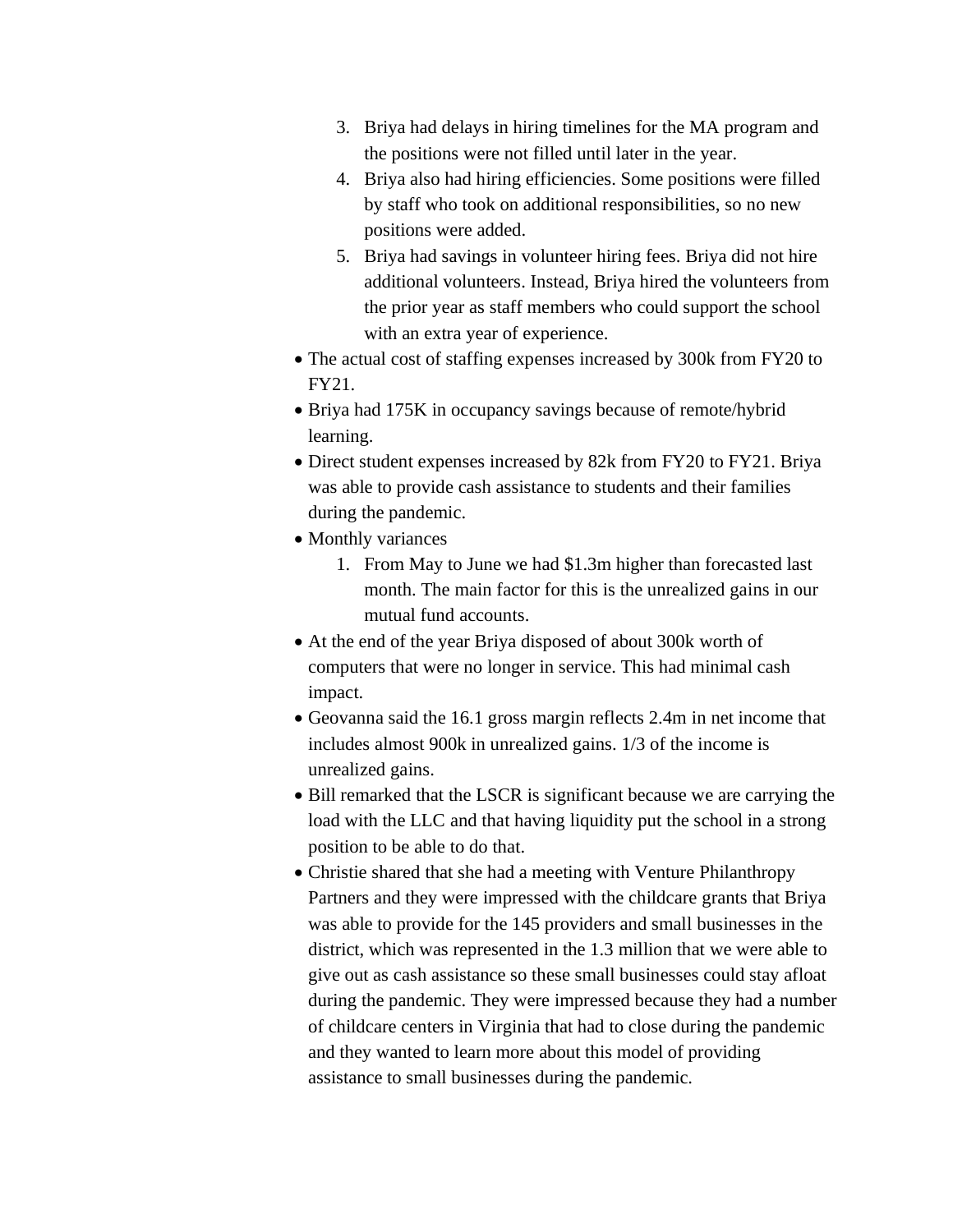- During FY21 the school was able to all our student programs without interruption:
	- 1. During FY21 Briya was able to provide staffing improvements and create nine new positions—four new teaching positions, two new IT positions, and three new admin support positions.
	- 2. Briya provided equitable compensation for staff. Each staff member received an additional \$2,700 payment. \$1,200 were paid as qualified disaster relief payments and \$1,500 were paid out as service awards.
	- 3. Briya provided direct cash assistance to Briya families. 700 families received a gift card for \$100. The school as also to provide case by case COVID-19 cash support for our families.
	- 4. Briya's direct student support expenses increased by 51k, 10% higher than FY21 budget.
- Christie shared that Briya held monthly distributions for Early Childhood students and frequent distributions for adult students. Briya gave out a variety of materials throughout the year for students despite being unable to learn on-site. These distributions ensured that all students had materials to use at home.
- Geovanna shared that Briya received a grant through Mary's Center and part of the grant was to provide books and learning materials for Early Childhood students. Briya distributed these in December last year and in the spring.
- Bill shared that this is part of Briya's equity work in the past year. Briya addressed equity within our staff and community by helping provide opportunities and leveling the playing field for students and families.
- Doris Garay shared that it is important that we can see in action what equity means for Briya.
- Flor shared that she is very grateful to receive a laptop bag which has been very helpful for carrying the computer to and from school.
- b. FY21 Audit update– presented by Geovanna Izurieta, Director of Finance
	- Briya had an audit two weeks ago. Audits are handled remotely, so Briya has provided the files and info they needed. We anticipate a draft in two weeks and anticipate a clean audit.
- 6. Academic Committee
	- a. Enrollment update– presented by Doris Garay, Vice Chair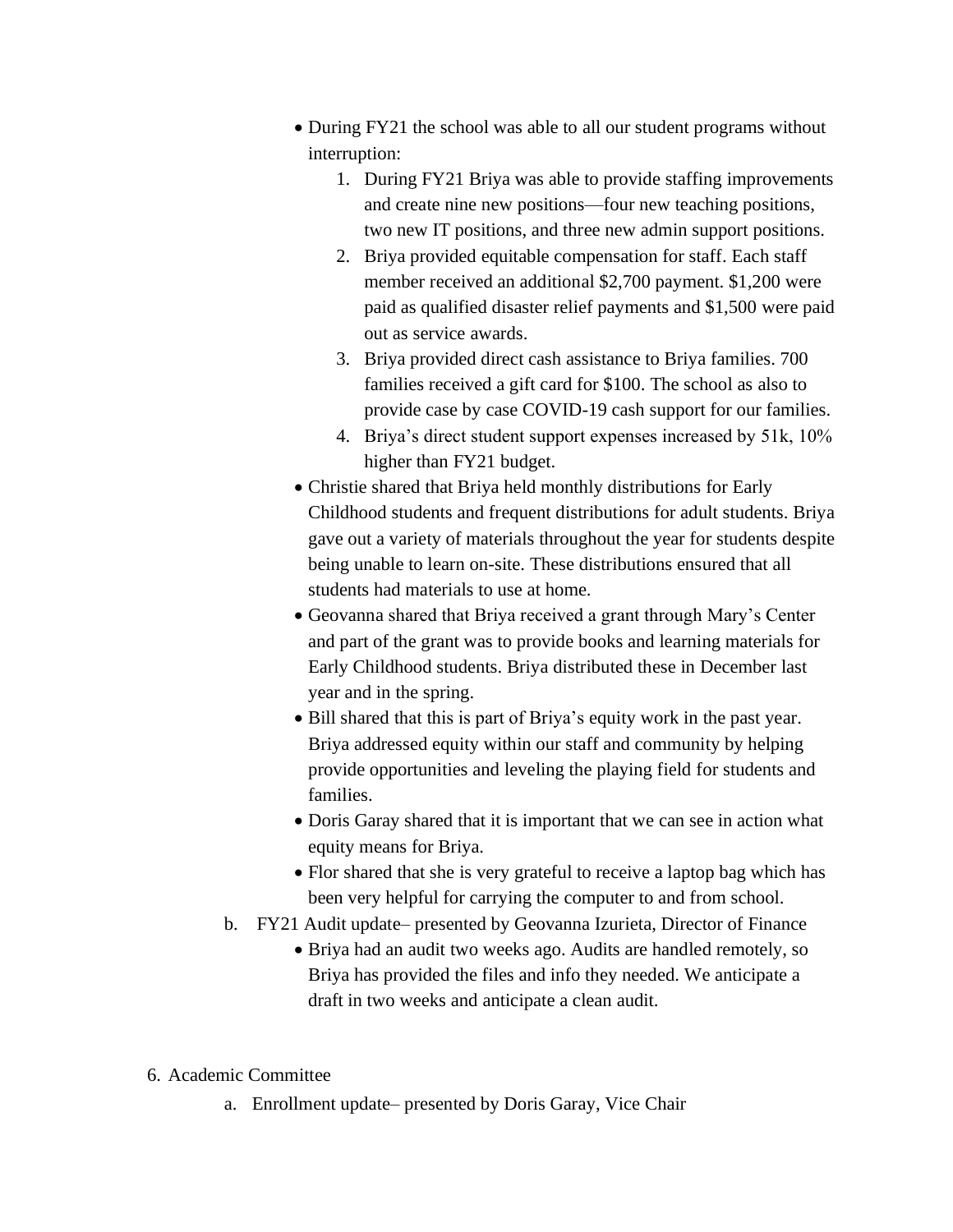- Briya's CDA class started on September 7.
	- 1. In the CDA 1 class, nine out of 25 students transferred from a Briya English class. For CDA 2, four out of 25 students transferred from a Briya English class. For CDA 3, 14 out of 20 students transferred from a Briya English class.
- There is a long waiting list for both English and Spanish CDA classes, so they are very successful classes. It is amazing that students in English classes are empowered to take on the challenge of the CDA class. Briya's CDA class requires a lot of English skills, understanding, communication, writing, etc. It is empowering to learn at Briya.
- Lorie Preheim shared that this is part of the career pathways at Briya. Students can start in English then move on to CDA, a high school diploma, and associate degree or four-year degree in Early Childhood. It is amazing to see this pathway and to see people making careers out of teaching young children.
- Lorie shared the student count. Briya's goal is 765. Briya is registering 40-60 new students every week. Briya is currently at 692. It is typical to be under at this time of year. Once students commit, the number goes back up. 61 students are in pre-K and 631 are in Adult classes.
- b. Alumni reunion– presented by Flor Buruca, Secretary
	- Briya held our first alumni reunion this summer. There were more than 52 attendees including student alumni, board members, student ambassadors, and former/current staff.
	- Thank you to Doris and Thomas for attending.
	- As a result of the reunion, some alumni decided to come back to study at Briya this year. Briya also had our first alumni ambassador meeting. We currently have about 12 alumni ambassadors and 70 student ambassadors who help promote the school.
- c. School leader evaluation– presented by Lorie Preheim, Director of Outreach and Adult Education Strategy
	- Thank you to everyone who helped with the school leader performance review. Thank you to Daniela, Doris, and Nishit for representing each committee, and all the committees who met before to finalize scores for the performance review.
- 7. New Business/Announcements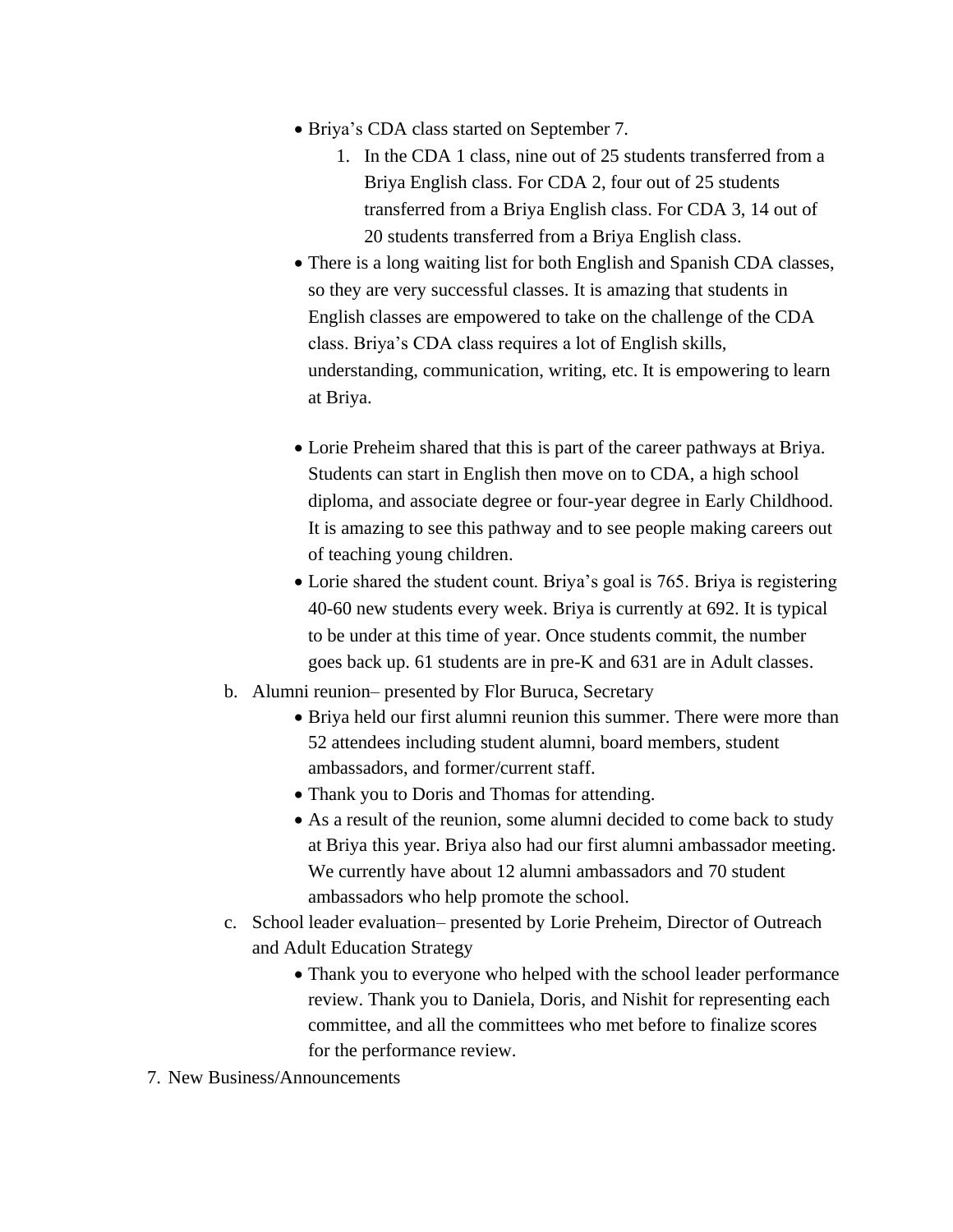- a. Christie thanked everyone for the nice comments at the end of her evaluation. She appreciates the work that went into that summary. She does not think that there is a great need for increased compensation. She thanked the board for all their service and emphasized the school could not do all this without the board.
- 8. Executive Session
	- a. Pursuant Chapter 5, Subchapter IV, Section 2-575 of the Code of the District of Columbia, the Briya Board of Trustees will enter into closed session for reason 10, "to discuss the appointment, employment, assignment, promotion, performance evaluation, compensation, discipline, demotion, removal, or resignation of government appointees, employees, or officials, or of public charter school personnel."
	- b. *Flor Buruca moved to approve the School Leader Evaluation, Bill Bletzinger seconded. The motion passed unanimously.*
		- Roll call:
			- o Daniela Carozza, Chair *-* yes
			- o Doris Garay, Vice Chair *-* yes
			- o Flor Buruca, Secretary *-* yes
			- o Nishit (Nick) Sheth, Treasurer *-* yes
			- o Bill Bletzinger -yes
			- o Thomas Gerkin yes
			- o Brenda Martinez yes
			- o Judy Mortrude yes
	- b. *Nishit Sheth moved to approve a 5% salary increase for Christie and propose this amount to her, and ensure that Christie received the \$1500 service award received by all Briya staff (i.e., if she did not already receive this, to issue it to her), Doris Garay seconded. The motion passed unanimously.* 
		- Roll call:
			- o Daniela Carozza, Chair *-* yes
			- o Doris Garay, Vice Chair *-* yes
			- o Flor Buruca, Secretary *-* yes
			- o Nishit (Nick) Sheth, Treasurer *-* yes
			- o Bill Bletzinger -yes
			- o Thomas Gerkin yes
			- o Brenda Martinez yes
			- o Judy Mortrude yes (via Doris, Judy had to leave early and authorized Doris to vote as her proxy)
- 9. Adjournment
	- a. The Executive session concluded and the meeting is adjourned at 7:49pm.